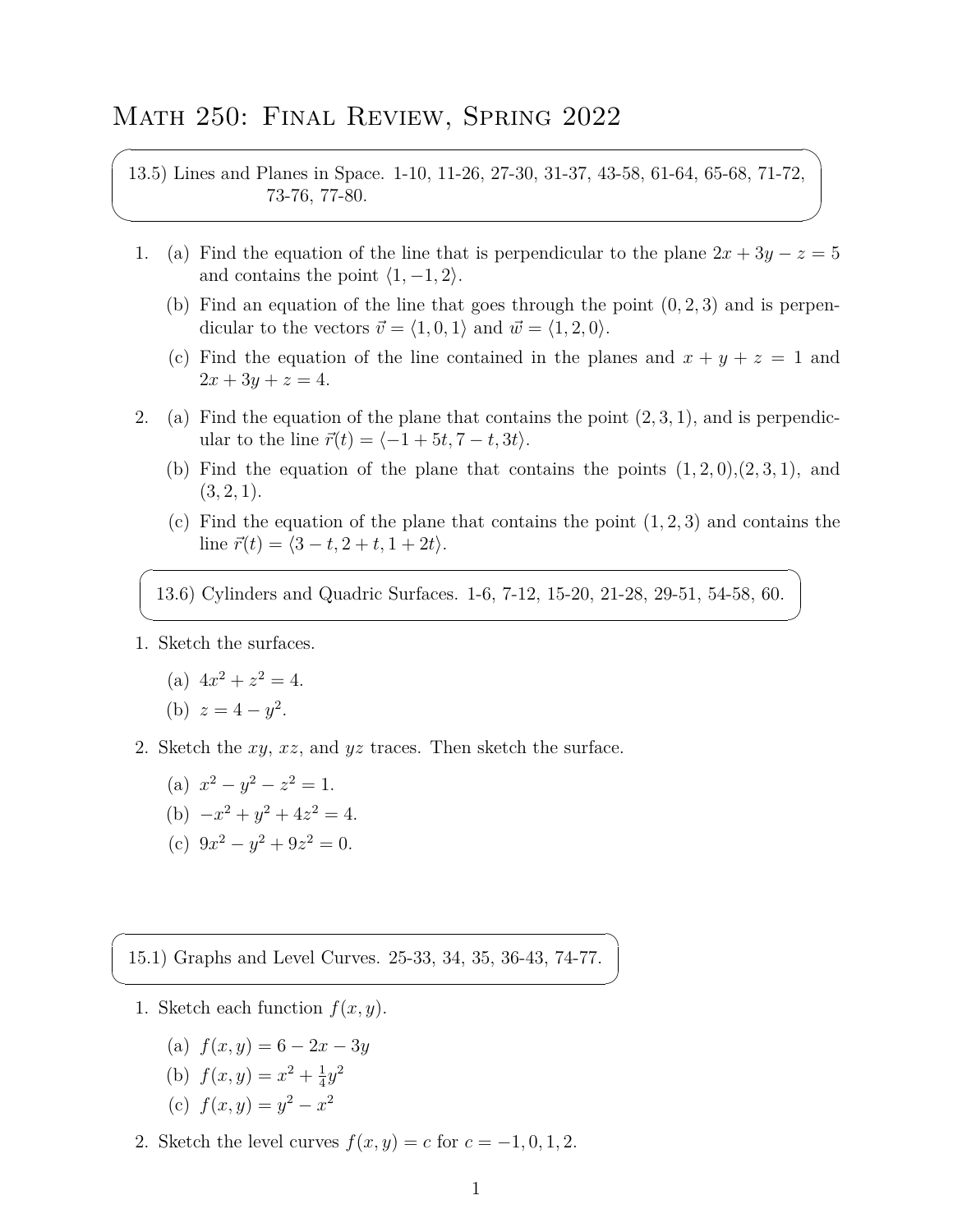(a) 
$$
f(x, y) = 2x - y
$$
.  
\n(b)  $f(x, y) = x^2 - y^2$ .  
\n(c)  $f(x, y) = 3 - e^{x^2 + y^2}$ 

15.2) Limits and Continuity. 10-12, 13-27, 29-34, 35-50, 52-53, 62-67, 71.

.

1. (a) Find (*x,y*)*→*(*−*1*,*2)  $ln(x+y)$  $x^2+y^2$ .

 $\sqrt{2}$ 

✍

 $\overline{\phantom{0}}$ 

✍

 $\sqrt{2}$ 

✍

- (b) Find lim (*x,y*)*→*(3*,−*1) *x* <sup>2</sup>*−*9*<sup>y</sup>* 2  $\frac{x^2-9y^2}{xy+3y^2}$ .
- 2. (a) Show that lim (*x,y*)*→*(0*,*0)  $x^2 + 2y^2$  $\frac{x^2+2y^2}{2x^2+y^2}$  does not exist. (b) Show that lim  $\frac{x^2y}{x^3+xy^2}$  does not exist.

(*x,y*)*→*(0*,*0)

15.3) Partial Derivatives. 1-9, 11-14, 15-30, 32-34, 38-46, 48-53, 54-59.

- 1. Use the **limit definition** to find  $\frac{\partial f}{\partial x}$  and  $\frac{\partial f}{\partial y}$ .
	- (a)  $f(x, y) = 3x y$ .
	- (b)  $f(x, y) = xy^2$ .
- 2. Find all first and second partials.
	- (a)  $f(x, y) = \sin(xy)$ . (b)  $f(x, y) = \ln(x^2 + y^3)$ .

15.4) The Chain Rule. 9-18, 19-26, 27-28, 29-30, 35-40, 57-59, 65, 67-69, 72-73, 75.

- 1.  $w = x^3 y^2$ ,  $x = t^2 + 1$ ,  $y = t e^{2-t}$ . Use the **chain rule** to find  $\frac{dw}{dt}$  at  $t = 2$ .
- 2.  $w = \ln(xy), x = 2u + 3v, y = \frac{v^2}{u}$ *u*<sup>2</sup>. Use the **chain rule** to find  $\frac{\partial w}{\partial u}$  and  $\frac{\partial w}{\partial v}$  at  $(u, v)$  =  $(2, -1)$ .
- 3. (a) If  $F(x, y, z) = c$  where *c* is constant and  $y = y(x, z)$ , use the chain rule to show that  $\frac{\partial y}{\partial z} = -\frac{\partial F}{\partial z} / \frac{\partial F}{\partial y}$ .

(b) Use this formula to find  $\frac{\partial y}{\partial z}$ , when  $ye^{xz} + xe^{yz} = 1$ .

- 4. Find  $\frac{\partial z}{\partial x}$  and  $\frac{\partial z}{\partial y}$  by implicit differentiation.  $x^2y + y^2z + xz^3 = 1$ .
- 5. For a unit-length pendulum, if  $\theta$  is the angular position and  $v = \frac{d\theta}{dt}$ , then  $\frac{dv}{dt}$  $-g \sin(\theta)$ , where *g* is constant. Use the chain rule to show that  $\frac{dE}{dt} = 0$ , where  $E(\theta, v) = \frac{1}{2}v^2 - g\cos(\theta).$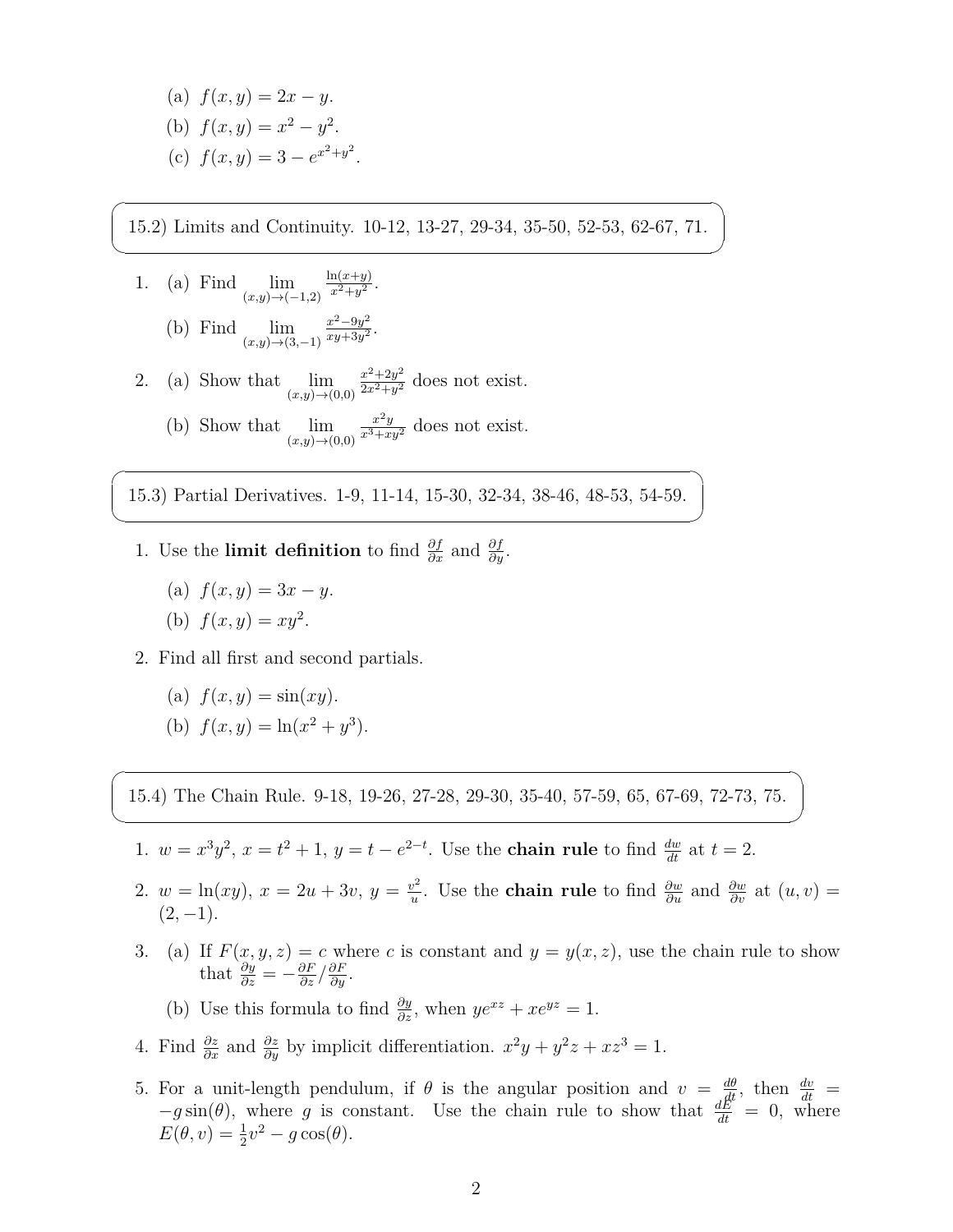15.5) Directional Derivatives and Gradient. 1-10, 11-12. 13-20, 21-30, 31-36, 43-44, 47-50, 59-64, 69-72, 74, 75-78, 81, 82, 85.

- 1. Find the gradient of *f* at the point *P*. Then find  $D_{\vec{u}}f$  in the direction  $\vec{u}$ .  $f(x, y, z) =$  $x^2y + z^3$ ,  $P = (-1, 2, 1)$ ,  $\vec{u} = \langle \frac{-2}{3}, \frac{2}{3} \rangle$  $\frac{2}{3}, \frac{1}{3}$  $\frac{1}{3}$ .
- 2.  $f(x,y) = x^2 + xy y^3$ .
	- (a) Find the maximum rate of change of *f* (steepest ascent), and the direction of the maximum rate of change, at  $P = (3, 2)$ .
	- (b) Find a vector that points in a direction of no change of  $f$ , at  $P = (3, 2)$ .
- 3.  $f(x, y) = xy$ .

 $\overline{\phantom{0}}$ 

 $\overbrace{\phantom{aaaa}}$ 

 $\overline{\phantom{0}}$ 

✍

 $\overline{a}$ 

✍

- (a) Graph the level set of *f* through the point (2*,* 1).
- (b) Include the vector  $\nabla f(2,1)$  on your graph.
- (c) Find the tangent line to the level set at the point (2*,* 1) and include it on your graph.
- (d) How are the answers to parts b and c related?

15.6) Tangent Planes. 3-4, 9, 11, 13-28, 29-32, 54-56.

1. Find the tangent plane to the surface at the given point.

(a) 
$$
3x^2 + xy + z^2 = 5
$$
,  $P = (-1, 2, 2)$ .  
\n(b)  
\n(c)  $xe^{yz} = 3$ ,  $P = (3, 0, 2)$ .  
\n(d)  $\frac{x-y}{3y+z} = 1$ ,  $P = (3, 1, -1)$ .

2. Find the tangent plane to the surface at the given point.

(a) 
$$
z = \sqrt{x^2 - y^2}
$$
,  $P = (5, 4, 3)$ .

(b) 
$$
z = 3 - \sin(xy), P = (2, 0, 3).
$$

(c) 
$$
y = xe^{x+2z}
$$
,  $P = (2, 1, -1)$ .

15.7) Maximum/Minimum Problems. 9-12, 13-22, 23-37, 41-42, 43-46, 62-66, 71.

1. Find any critical points and classify each as relative maximum, relative minimum, or saddle.

(a) 
$$
f(x, y) = e^{-x^2} + e^{-y^2}
$$

(b)  $f(x, y) = x^2 + y^2 + xy - x - 2y$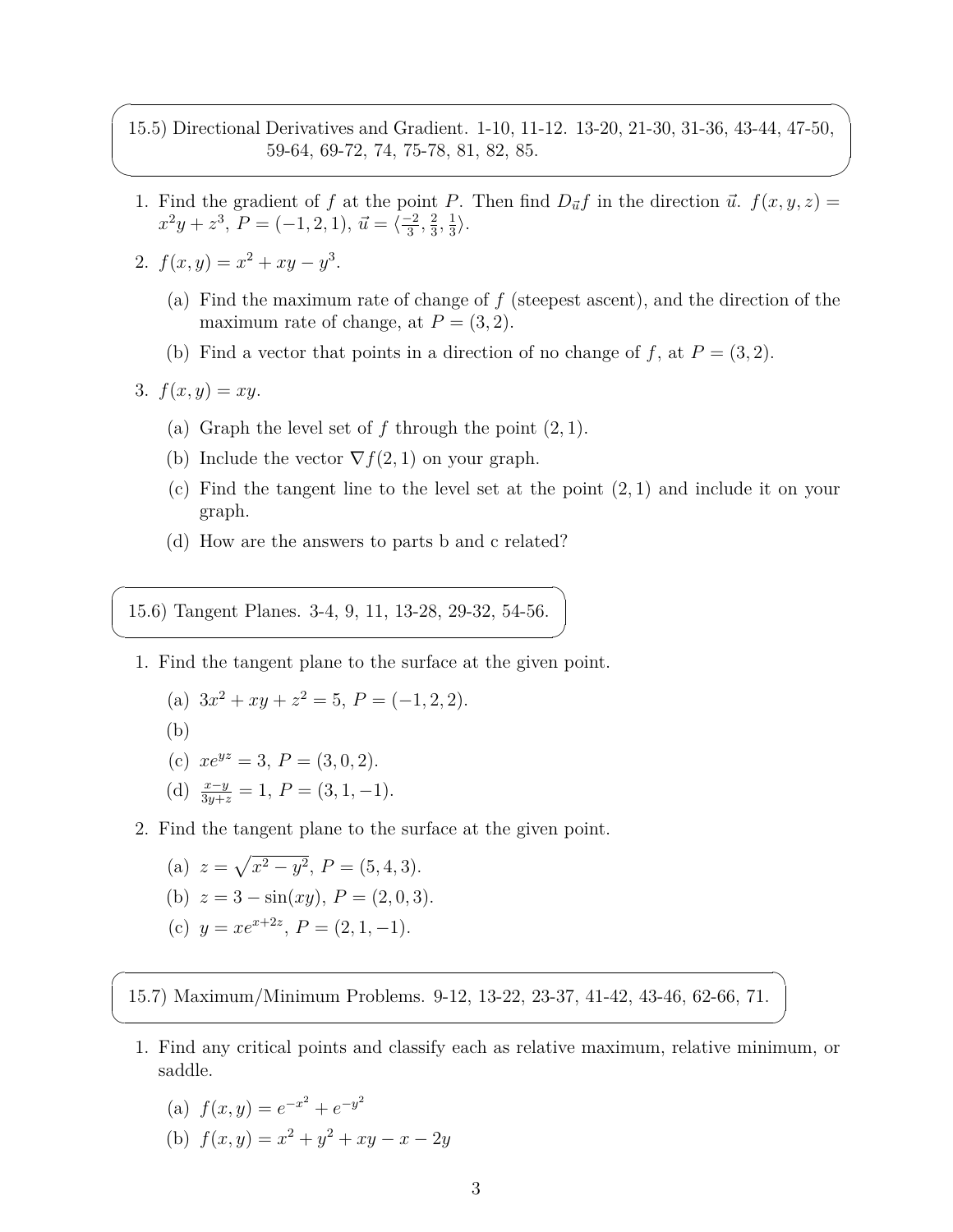- $f(x, y) = xy 2x y$
- (d)  $f(x, y) = x^4 2x^2 + y^2$

 $\sqrt{2}$ 

✍

 $\sqrt{2}$ 

✍

 $\overline{\phantom{0}}$ 

 $\overbrace{\phantom{aaaa}}$ 

 $\overline{\phantom{0}}$ 

 $\overline{\phantom{a}}$ 

- 2. Find the minimum of  $x^2 + y^2 + z^2$  if  $(x, y, z)$  is on the plane  $x z = 2$ . Use the second derivative test to prove your answer is a local minimum.
- 3. Find the maximum volume of a box  $V = xyz$  if the point  $(x, y, z)$  is on the paraboloid  $z = 4 - x^2 - y^2$ . (*x, y, z* > 0.) Use the second derivative test to prove your answer is a local maximum.

15.8) Lagrange Multipliers. 3-4, 5-6, 7-23, 26, 27-36.

- 1. Use Lagrange multipliers to find the maximum and minimum of  $f(x, y) = xy^3$  if  $x^2 + y^2 = 4.$
- 2. The area of a rectangle with vertices  $(\pm x, \pm y)$  is 4xy. Use Langrange multipliers to find the maximum area of such a rectangle with vertices on the ellipse  $4x^2 + y^2 = 32$ .
- 3. Use Lagrange multipliers to find the minimum distance between the plane  $3x + y z =$ 18 and the point  $(2, 0, -1)$ . (Hint: To find  $(x, y, z)$  you can minimize the square of the distance,  $f(x, y, z) = (x - 2)^2 + y^2 + (z + 1)^2$ .
- 16.1) Double Integrals, Rectangular Regions. 1-3, 5-6, 7-24, 25-35, 36-39, 40-45, 46-50, 53-54.
- 1. Find the average value of  $f(x) = 2y x$  for  $0 \le x \le 2, 1 \le y \le 3$ .
- 2. Choose the most convenient order of integration and evaluate the integral.

(a) 
$$
\iint_R xy e^{xy^2} dA
$$
,  $0 \le x \le \ln(3)$ ,  $0 \le y \le 1$ .  
\n(b)  $\iint_R \frac{y}{\sqrt{1+xy}} dA$ ,  $0 \le x \le 1$ ,  $0 \le y \le 3$ .

16.2) Double Integrals, General Regions. 5-8, 9-10, 11-27, 28-34, 35-42, 43-53, 57-62, 63-68, 69, 70, 71, 73-80, 85-90, 95-96, 99-102.

- 1. Find the volume under  $f(x, y) = 2y 1$ , on the region between  $x = y^2 + 3$  and  $x = 3y + 1.$
- 2. Evaluate the integrals by changing the order of integration.
	- (a)  $\int_0^6 \int_{\frac{1}{2}x}^3 e^{y^2} dy dx$ . (b)  $\int_0^4 \int_{-\sqrt{y}}^{\sqrt{y}}$ *− √y e* 12*x−x* 3 *dxdy*

16.3) Double Integrals in Polar Coordinates. 7-10, 11-14, 15-18, 19-20, 21-30, 31-40, 42, 44-46,47, 49-50, 53-54, 57-60, 65-68.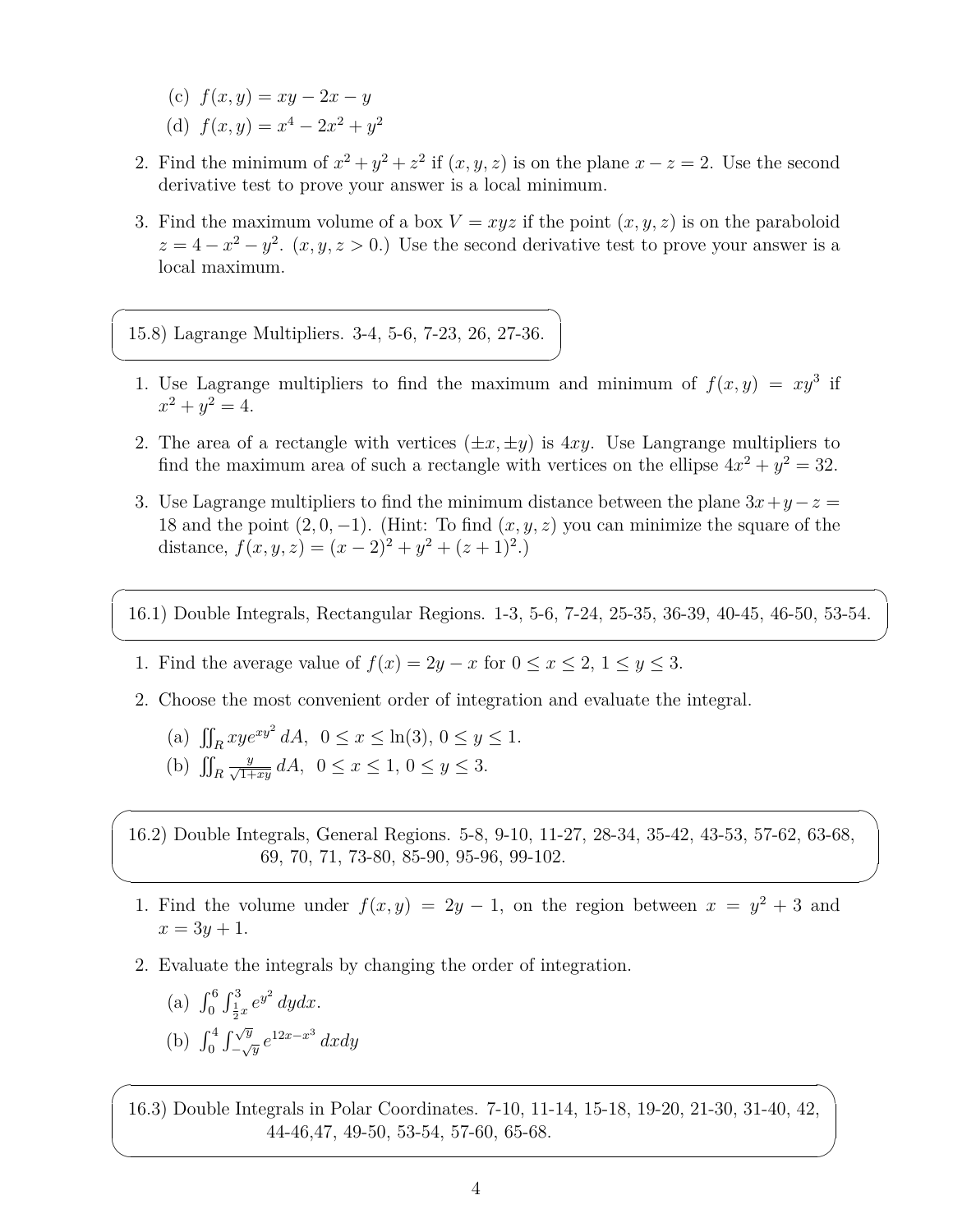1. Evaluate the integral by converting to polar.

(a) 
$$
\int_0^4 \int_0^{\sqrt{16-x^2}} xy \, dy dx
$$
.  
\n(b)  $\int_{-2}^2 \int_0^{\sqrt{4-y^2}} \frac{1}{(1+x^2+y^2)^2} \, dx dy$ .  
\n(c)  $\int_1^2 \int_{-x}^x 1 \, dy dx$ .

 $\overline{a}$ 

✍

 $\overline{\phantom{0}}$ 

✖

 $\overline{\phantom{0}}$ 

 $\searrow$ 

16.4) Triple Integrals. 4-6, 7-14, 15-29, 30-35, 36-37, 38-46, 47-50, 51-54, 57-58, 62-63, 67-70.

- 1. Express the volume under  $x^2 + 4y + z = 4$ , with  $x, y, z \ge 0$  by six different triple integrals.
- 2. *V* is the region between  $y = x^2$ ,  $z = 0$ , and  $y + 2z = 4$ .
	- (a) Find the volume using an integral *dydxdz*.
	- (b) Find the volume using an integral *dzdxdy*.

16.5) Cylindrical and Spherical Coordinates. 3-4, 9-10, 11-14, 15-22, 23-28, 29-34, 35-38, 41-47, 48-54, 58-61, 62-63, 64-65, 66-72, 77-79.

- 1. Evaluate  $\iiint_V$ *z*  $\frac{z}{(x^2+y^2)^{\frac{3}{2}}}$  dxdydz where *V* is the region with  $1 \leq x^2+y^2 \leq 4$  and  $0 \leq z \leq$  $4 - x^2 - y^2$ .
- 2. Evaluate  $\iiint_V xz \, dxdydz$  where *V* is the region inside the sphere of radius 2 in the first octant.
- 3. (a) Find the volume of the region above the cone  $z = \sqrt{x^2 + y^2}$  and below  $z = 3$  by an integral in cylindrical coordinates.
	- (b) Find the same volume using an integral in spherical coordinates.
- 4. (a) Find the volume of the region inside the sphere  $x^2 + y^2 + z^2 = 25$  and outside the cylinder  $x^2 + y^2 = 9$  by an integral in cylindrical coordinates.
	- (b) Find the same volume using an integral in spherical coordinates.

16.7) Change of Variables. 5-11, 13-16, 17-22, 23-26, 27-30, 31-36, 37-39, 41-44, 46-47, 48, 50-52, 53, 56.

- 1. Let R be the region between  $xy = 1$ ,  $xy = 2$ ,  $y = x$ ,  $y = 3x$ . Use the change of variables  $u = xy, v = \frac{y}{x}$  $\frac{y}{x}$  to find the area of *R* by a double integral.
- 2. Let *R* be the region with  $1 \leq x + 2y \leq 3$ ,  $0 \leq 3x + 4y \leq 2$ . Use a change of variables to evaluate  $\iint_R x \, dA$ .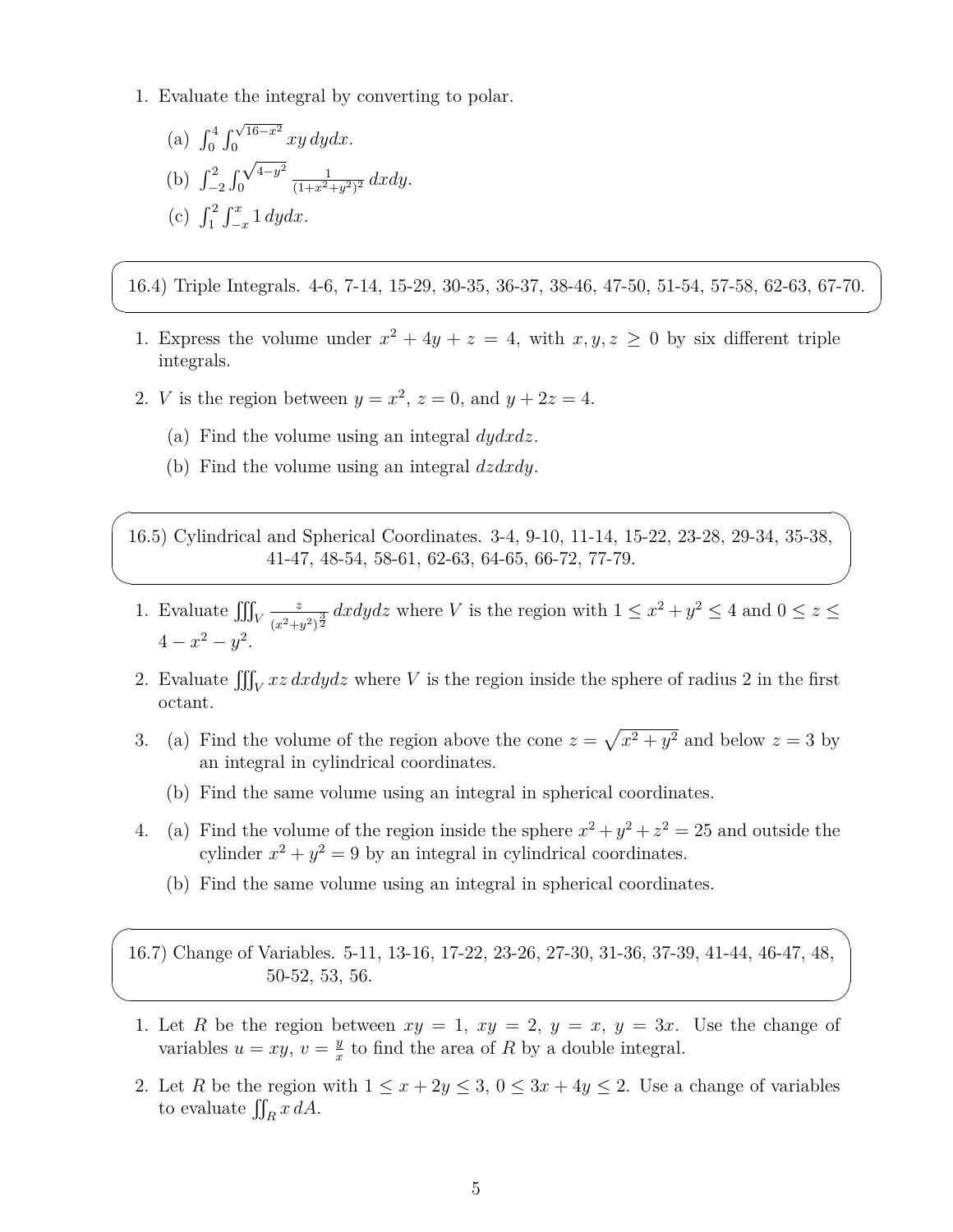3. Let *R* be the region inside the ellipse  $\frac{x^2}{4} + \frac{y^2}{25} = 1$ , with  $y \ge 0$ . Evaluate  $\int_R y \, dx dy$  by making the change of variables  $x = 2u, y = 5v$ .

17.1) Vector Fields. 2, 8-15, 18, 24, 25-30, 35-42, 43-45, 47-48, 49-52.

- 1. Sketch the vector fields:  $\vec{F}(x, y) = \langle x, y \rangle$  and  $V(x, y) = \langle y, -x \rangle$ .
- 2. Plot the vector field at the points  $(1, 0), (0, 1), (1, 1),$  and  $(-1, 1)$ .  $\vec{F}(x, y) = \langle 2x + y, -x + 2y \rangle$ .

17.2) Line Integrals. 4-10, 12-16, 17-34, 35-36, 39-40, 41-46, 47-48, 49-56, 57-60, 62, 64-65, 68, 70-72, 73.

1. Evaluate the line integrals.

 $\sqrt{2}$ 

✍

 $\sqrt{2}$ 

 $\overline{\phantom{a}}$ 

 $\sqrt{2}$ 

✍

 $\overline{a}$ 

✍

- (a)  $\int_c yzdx + xydz \, \vec{r}(t) = \langle 1, t, t^2 \rangle$ , from  $(1, 0, 0)$  to  $(1, 2, 4)$ .
- (b)  $\int_{c} xz \, ds$ , where *c* is the line from  $(0, 1, -1)$  to  $(2, 0, 1)$ .
- (c)  $\int_c \langle x-y, 2y \rangle \cdot d\vec{r}$ , where *c* is the curve along  $x = y^4$  that connects  $(1, -1)$  to (16*,* 2).

17.3) Conservative Vector Fields. 7, 9-16, 17-30, 31-34, 39-42, 44, 45-50, 51-52, 54-56, 59-62, 63-64.

1. 
$$
\vec{F}(x, y) = \left\langle \frac{x}{\sqrt{x^2 + y^2}}, \frac{y}{\sqrt{x^2 + y^2}} \right\rangle
$$
.

- (a) Find a function  $\phi$  such that  $\nabla \phi = \vec{F}$ .
- (b) Use this to find  $\int_c \vec{F} \cdot d\vec{r}$ , where  $\vec{r}(t) = \langle 1 + t, 2t \rangle$ ,  $0 \le t \le 2$ .

2. 
$$
\vec{F} = \langle 1 + \cos(y), 2y - x \sin(y) \rangle.
$$

- (a) Show  $\vec{F}$  is conservative.
- (b) Find a function  $\phi$  such that  $\nabla \phi = \vec{F}$ .
- (c) Use this to evaluate  $\int_c \vec{F} \cdot d\vec{r}$ ,  $\vec{r}(t) = \langle 2^t, \pi t \rangle$ ,  $0 \le t \le 1$ .
- 3. Show  $\vec{F}$  is conservative, and find a function  $\phi$  such that  $\nabla f = \vec{F}$ .  $\vec{F} = \langle 2x + y, x + 2, 3z^2 \rangle.$

17.4) Green's Theorem. 9-14, 15-16, 17-20, 21-25, 27-30, 31-40, 41-45, 48, 53-54.

1. Use Green's theorem to compute  $\int_c \vec{F} \cdot d\vec{r}$  where  $\vec{F} = (x^2 + y^2)\vec{i} + 2xy\vec{j}$ , and *c* along the rectangle with vertices  $(0,0), (2,0), (2,1), (0,1)$  oriented counterclockwise.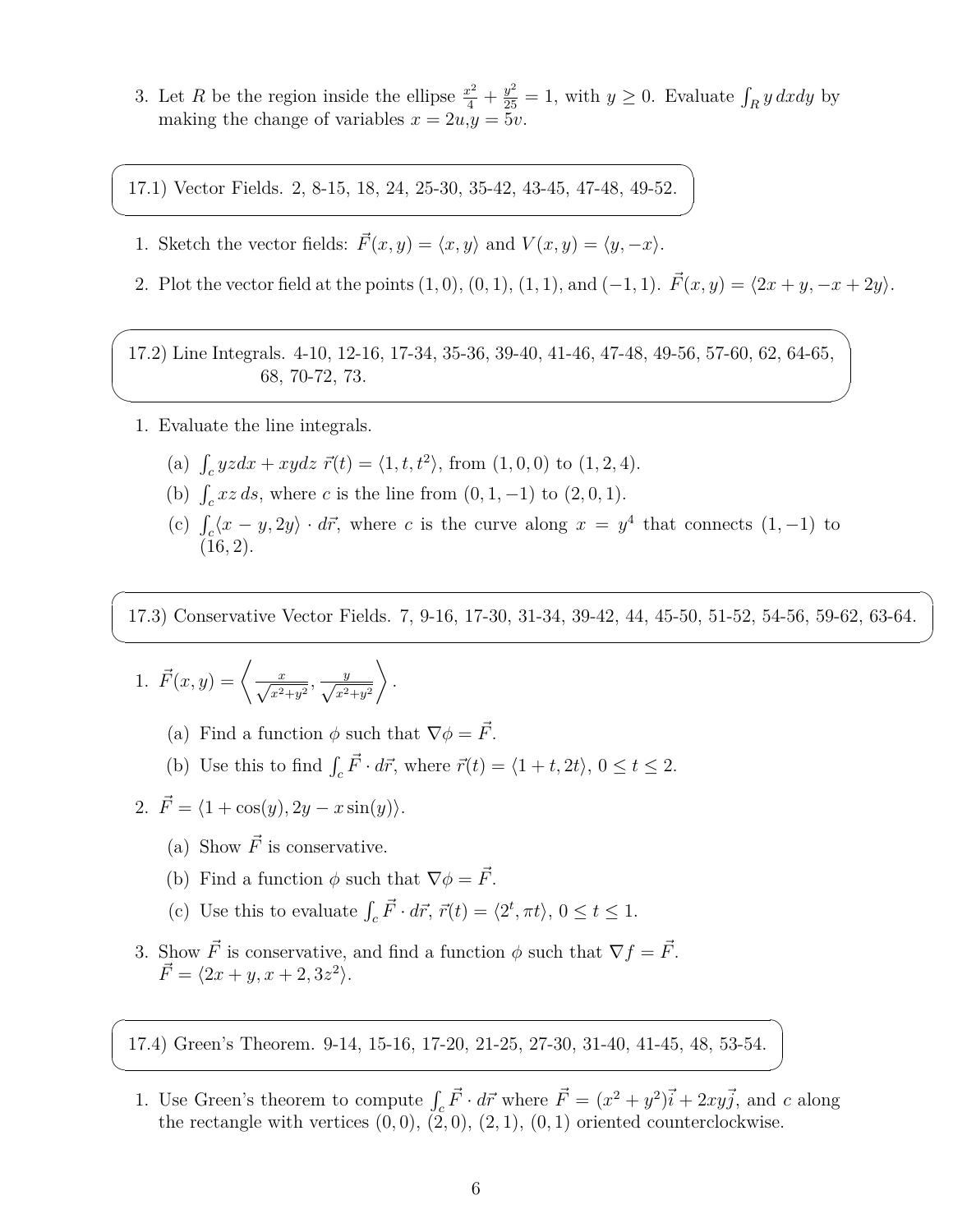- 2. Let *R* be the region  $x^2 \le y \le 1$ ,  $\vec{F} = \langle x y, x + y \rangle$ .
	- (a) Compute  $\int_c \vec{F} \cdot d\vec{r}$  directly, where *c* is the boundary oriented counterclockwise. (The boundary has two components!)
	- (b) Use Green's theorem to compute  $\int_c \vec{F} \cdot d\vec{r}$ . Show that you get the same answer.
- 3. Use Green's theorem to compute  $\int_c \langle x y, 2x + 3y \rangle \cdot \vec{n} ds$ , where *c* is the triangle with vertices (0*,* 0), (1*,* 0), (1*,* 2).
- 4. Verify Green's Theorem (flux form) by computing both sides.  $\vec{F} = \langle x^3, y^3 \rangle$  with *c* the circle which bounds the region  $x^2 + y^2 \le 4$ , oriented counterclockwise.

17.5) Divergence and Curl. 9-16, 17, 19, 21-22, 27-34, 41, 42, 44, 65, 67-69, 73.

1. Find  $\nabla \cdot \vec{F}$  and  $\nabla \times \vec{F}$ .  $\vec{F}(x, y, z) = \langle x^3, x^2y, yz^3 \rangle$ .

 $\sqrt{2}$ 

✍

 $\sqrt{2}$ 

✍

- 2. Show that if  $\vec{F} = \nabla \phi$  for some  $\phi(x, y, z)$ , then  $\nabla \times \vec{F} = \vec{0}$ .
- 3. Show there is no function  $\phi(x, y, z)$  with  $\nabla \phi = \langle x^2 + y^2, xyz, e^{xz} \rangle$ .

17.6) Surface Integrals. 9-14, 15, 17-18, 19-24, 25-28, 29-34*<sup>∗</sup>* , 35-38*<sup>∗</sup>* , 43-48*<sup>∗</sup>* , 52, 70-72, 74-75.

\*: For 29-34, 35-38, 43-48, you **must** parametrize the surface by  $r(u, v)$  and use the parametric form to do the integrals, rather than the 'explicit' form indicated in the book here.

- 1. Evaluate  $\iint_S 1 \, dS$ , where *S* is the paraboloid  $z = 1 x^2 y^2$  with  $z \ge 0$ .
- 2. Evaluate  $\iint_S \langle 1, 0, 2 \rangle \cdot d\vec{S}$ , where *S* is the cone  $z = \sqrt{x^2 + y^2}$  with  $0 < z < 2$ . Upward pointing normal.
- 3. Use a surface integral to find the area of the region of the plane  $z = x + 2y + 3$  with  $x^2 \leq y \leq 3x$ .
- 4. A surface of revolution given by  $y = f(x)$  revolved around the *x*-axis can be written  $\vec{r}(u, v) = \langle v, f(v) \cos(u), f(v) \sin(u) \rangle$ , with  $0 \le u \le 2\pi$ ,  $a \le v \le b$ . Use this to derive the formula Area =  $2\pi \int_a^b f(v) \sqrt{1 + (f'(v))^2} dv$ .
- 5. A helicoid is given by the parametric surface  $\vec{r}(u, v) = \langle u \cos(v), u \sin(v), v \rangle$ , with  $0 \le u \le 1, 0 \le v \le \pi$ . Evaluate the integrals.
	- (a)  $\iint_S \langle x, y, z \rangle \cdot d\vec{S}$ . Upward pointing normal.
	- (b)  $\iint_S y dS$ .